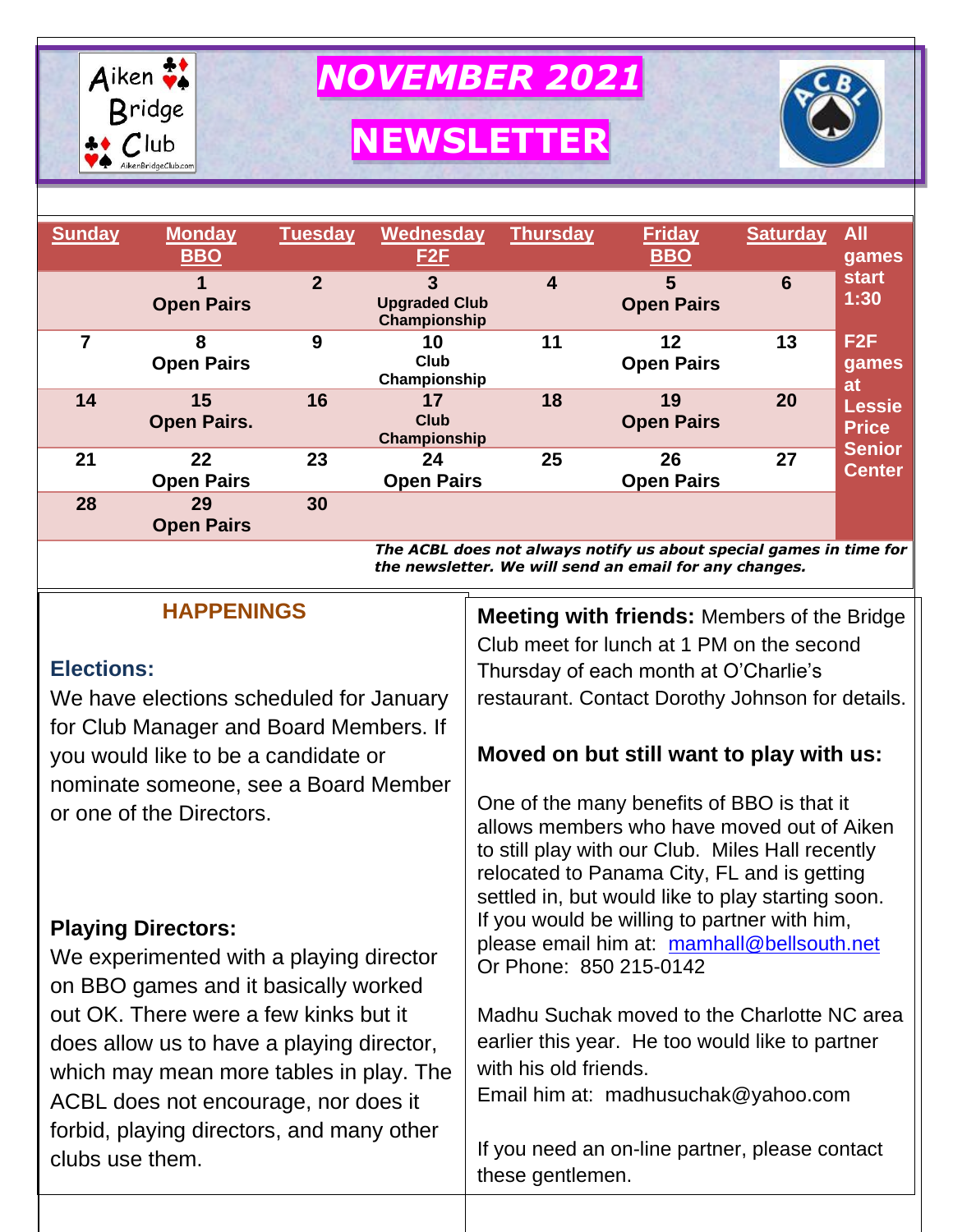#### **HOLIDAY DINNER**

After taking a break in 2020, we are again providing an opportunity for members and their guests to socialize during the holidays! Alan Brooks has arranged a buffet dinner at Newberry Hall on Tuesday December 21st. There will a choice of beef sirloin or chicken along with a salad, beverage and choice of two desserts. A cash bar will also be available. The Club will cover the cost of the member's meal, and each member can bring one spouse/guest for a \$20 charge. We need reservations in advance - they can be called into Linda Knox at 803-514-2243 or Lauren Alexander 803-606-8496. We also need to have the payment of \$20 (if applicable) by Nov. 19th. You can pay Linda at the F2F games or send your check to Linda at 118 Sea Grass Lane Aiken 29803 or Alan at 119 Quaker Ride Rd. Aiken 29803.

#### **PARTNERSHIP OPPORTUNITIES**

The Club recently restarted the Guaranteed Partner Program for Wednesday F2F games, and a lot of people are taking advantage of it. Volunteers get one free play card and play for free that day if needed. Linda Knox (803-514-2243) is coordinating the GPP and is looking for volunteers. The program 's success depends on people volunteering. The downside is that if an odd number of people show up, the volunteer does not get to play. Therefore we really suggest you contact our Partnership Chair when you are looking for a partner.

Joanne Sheehan has graciously volunteered to be our partnership Chairperson. She would be happy to help you find a partner. However, few people have been calling or emailing for help and she has only set up one partnership recently. In the past the policy has been to send an email blast when a partner was needed. This became unwieldy in Joanne's opinion. To make things simple, members could just contact her about needing a partner and she will let them know if someone is available. If you are willing to accept e-mails regarding partnership opportunities, let Joanne know and she can e-mail you when someone is looking for a partner. This could be used for either F2F or BBO games. Cell phone or text number: 985-778-6570 Email: [joannechic@yahoo.com](mailto:joannechic@yahoo.com)

In addition, for on-line games, BBO provides a partnership desk. The instructions seem clear. You simply click on the "Partnership Desk" icon and enter your name. Another member can then select you as a partner for that game. If you have trouble using this option, please let Sherry Buck know, and she will try to guide you through it.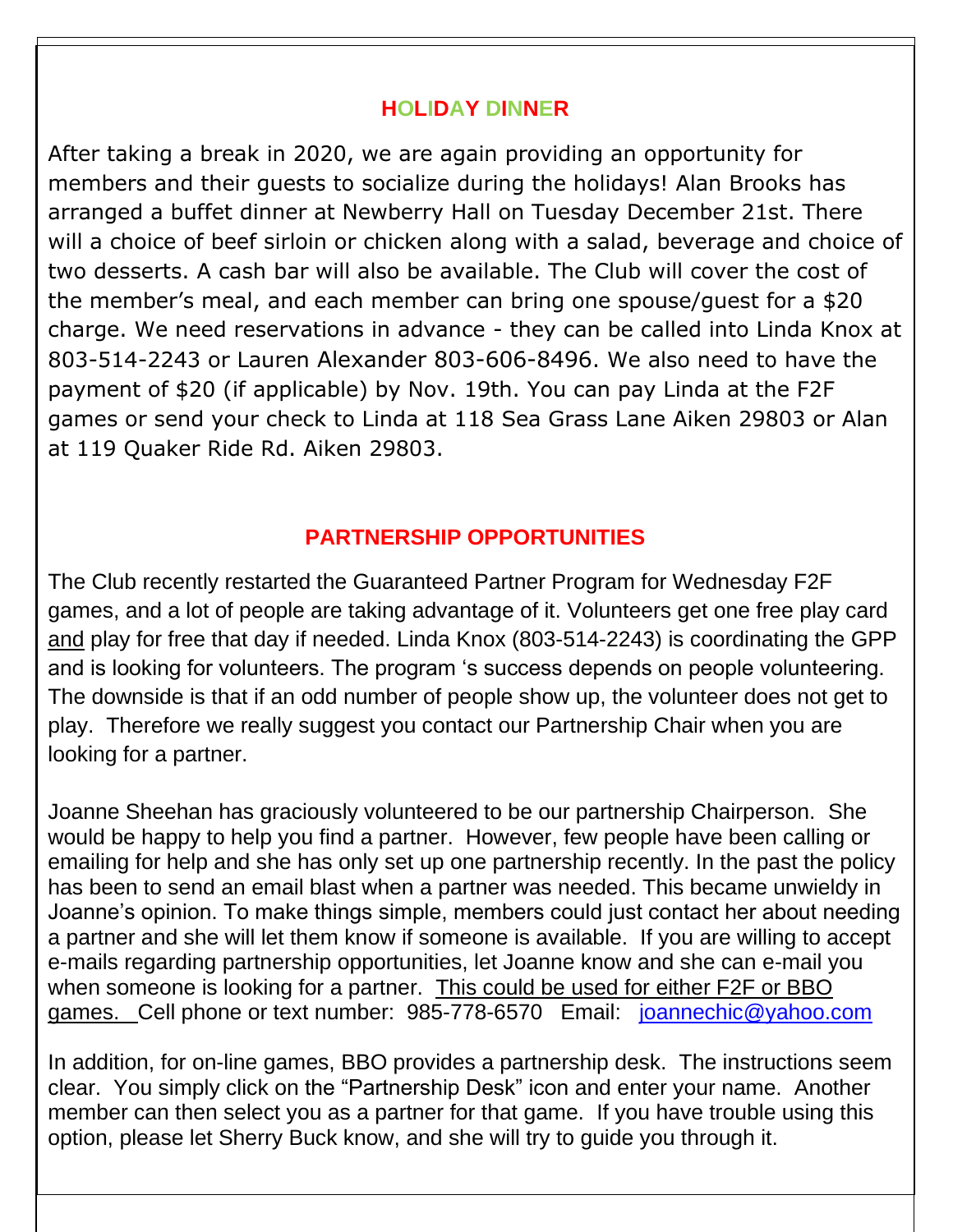#### **WEBSITE**

As the Board reviewed the state of the Club after Ron's death, we realized the website needed improvement. A great amount of appreciation is due to Sherry Buck, who researched options and has created a new website for us using bridgewebs technology. Sherry is working with Google to direct inquiries to this site, but you can always reach it by pasting this URL into your browser:

[https://www.bridgewebs.com/cgi-bin/bwop/bw.cgi?club=aiken&pid=display\\_home](https://www.bridgewebs.com/cgi-bin/bwop/bw.cgi?club=aiken&pid=display_home)

Take a look and see what a fantastic job Sherry has done thus far. If you don't see something you think should be added, contact Sherry or any Board member. Our intent is to make the website THE PLACE for all Aiken Bridge Club information. You can find calendars, results, newsletters, and more. Note - the website is still under improvement, so not everything may be working at this time. Bear with us !

#### **BYLAW REVISIONS**

Prior to his passing, Ron was working with Jay Jacobs and Steve Banwarth on updating our bylaws to better reflect the way the Club is operating in these days of electronic communications. The Board is reviewing the proposal and hopes to have it ready for membership approval in the next few months.

#### **JAY IN WISE-GUY MODE**

Colleague: "Do you know what time it is?" Jay: "Yes"

The doctor told me to take one pill every four hours. I told him that was impossible.

Colleague: "Can I ask you a question?"

Jay: "You just did."

Colleague: "Can I ask you another question?"

Jay: "You just did."

Colleague: "Can I ask you two questions?"

Jay: "What's the other one?"

Jay: "We have black horses and white horses, but the black horses eat more." Colleague: "That's interesting. Do you know why?" Jay: "Maybe because there are more of them."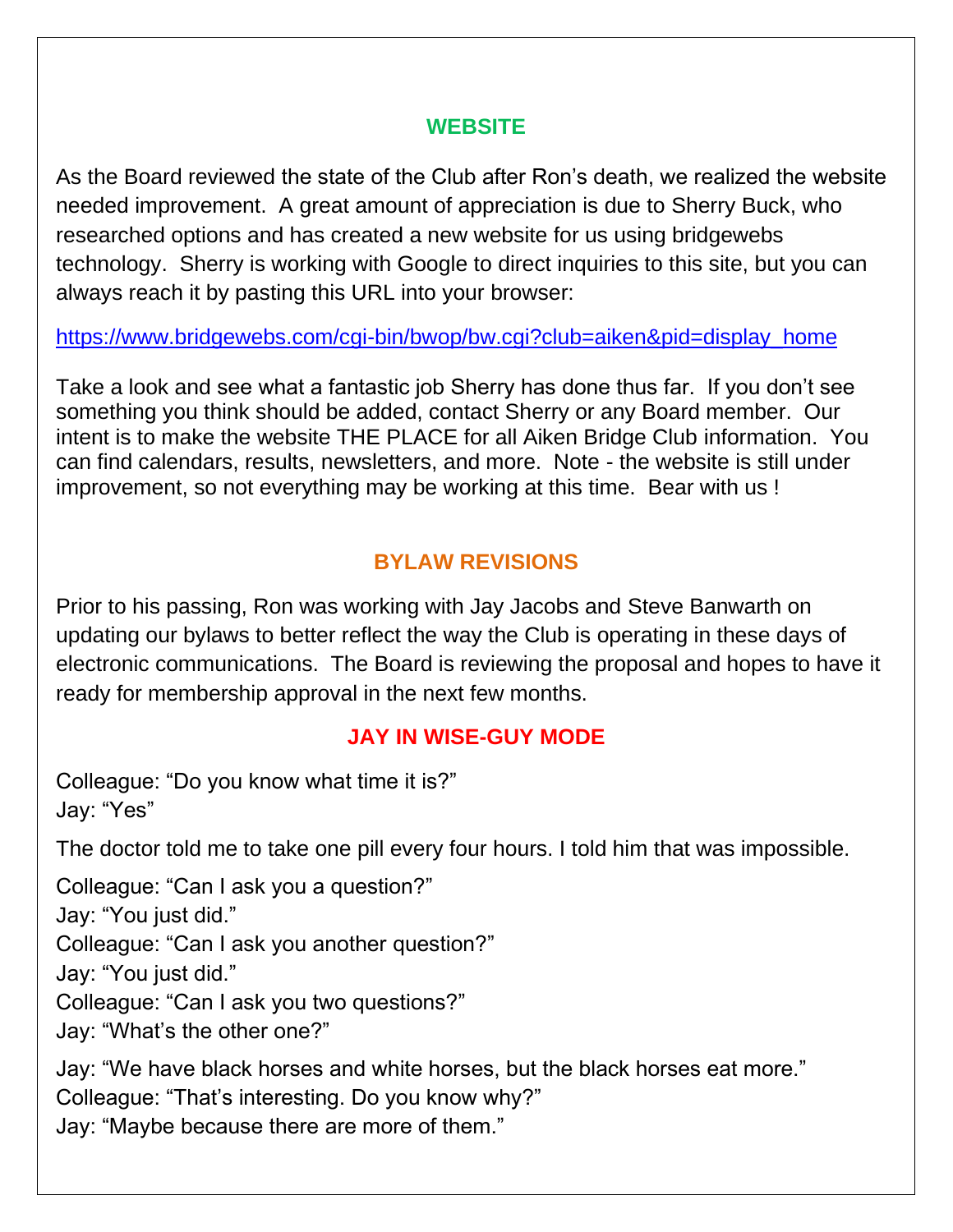#### **STAYMAN AND TRANSFERS**

When partner opens 1NT (or 2NT), most of us play 2C (or 3C) (Stayman) asking for a 4 card major. If we have a 5 card major, we transfer into it by bidding the suit immediately below the suit we want partner to bid (thus, 2D asks partner to bid 2H, 2H asks partner to bid 2S – this would apply at the 3 level over a 2NT opener, and at the 4 level over either a 1NT or 2NT opener). This is all pretty straight-forward. But, there are a number of nuances we can add that take nothing away from these basics.

Everyone should play "garbage Stayman". That occurs when you have 4-4-4-1 distribution where the singleton is a club AND you have a weak hand. Since you will add little to partner's NT, it is probably better to play in a suit. Over partner's 1NT, bid 2C (Stayman) and pass partner's response. If partner does not have a 4 card major, they are odds on to have at least 3 cards in diamonds (yes there will be times when partner has 5 clubs, 2, diamonds, and 3 of each major). At least partner will have club ruffing values in your hand. Some would also do this with 5 diamonds and 4-3 in the majors or 4-4 in the majors, 3 diamonds and 2 clubs.

If you are 5-4 in the majors, rather than risking a transfer (and playing in a 5-2 fit when you have a 4-4 fit in the other major), bid Stayman. If partner responds one of your majors, you can pass or raise, depending on your hand. Suppose, instead, partner responds 2D, indicating no 4 card major. If you have a minimum hand, simply bid your 5 card major. The worse that can happen is you play 2 of your major in a 5-2 fit. If you have a game going hand, bid 3 of your major. That tells partner you are are 5-4 with invitational values, and lets partner pass or choose what they consider the best game (3NT or 4 of your major). The only risk here is when you have game forcing hand since partner might pass 3 of your major. Sooo, you need to discuss ahead of time whether 3 of the major is game forcing. If it is not, you can take your chances and bid 3 of the major or 3NT. If it is game forcing, no problem. Most play it is game forcing. Some people play "Smolen" where you reverse the bids at the 3 level. Then after 1NT-2C-2D, 3 hearts means 4 hearts and 5 spades and 3S means 5 hearts and 4 spades. This enables the 1NT hand to be the concealed hand if they opt to play in a 5-3 fit at four of a major.

Suppose, instead, you are 5-5 in the majors. There are a number of ways to handle this. This is what I prefer. If you have a minimum hand, you transfer into hearts and then bid spades. This allows you to play at the two level if partner is OK with spades. If you have an invitational or better hand, transfer into spades and then bid hearts. Partner can then pass, bid 3S, 3NT, or 4 of either major.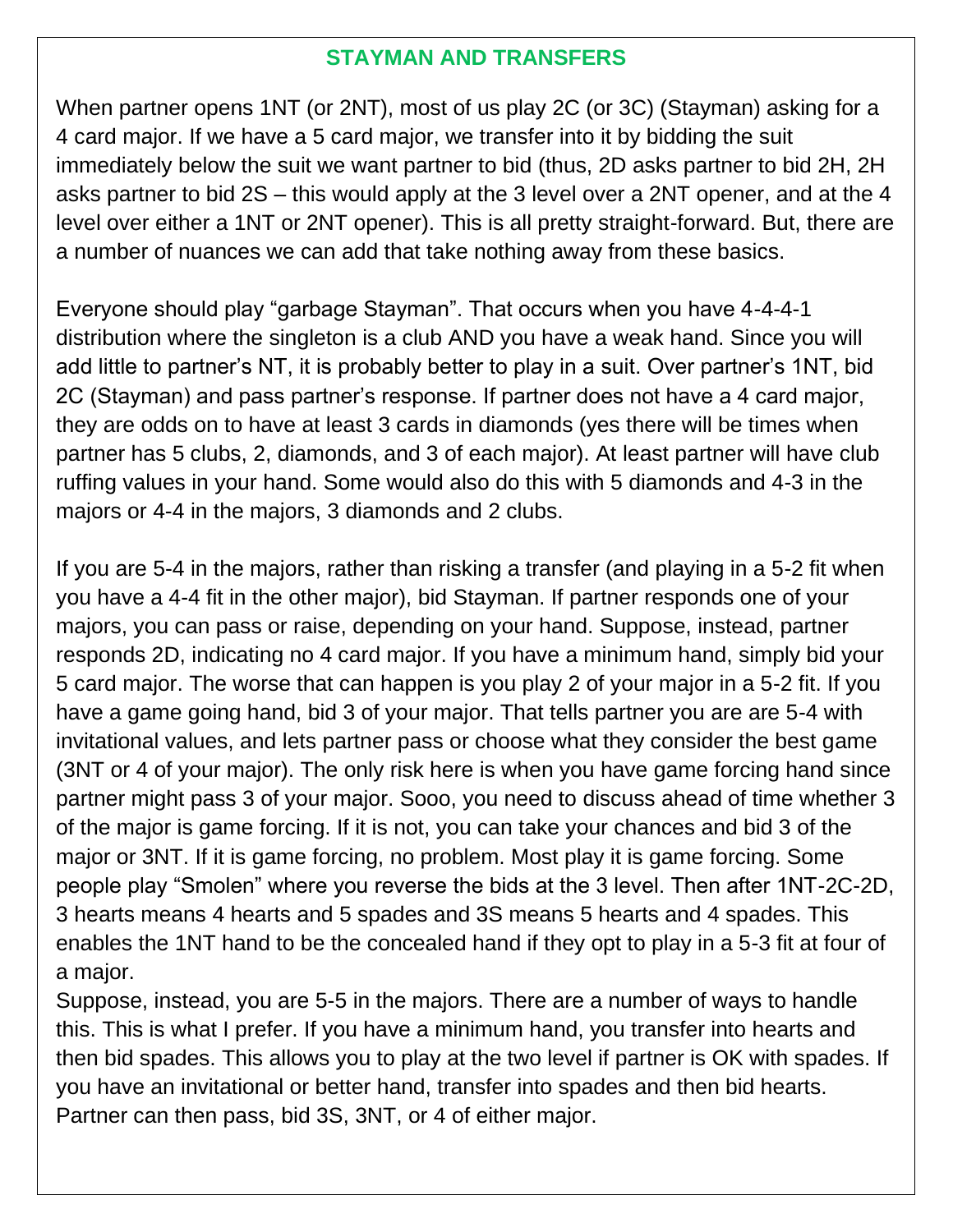Suppose you have a 4 or 5 card major with a 4 or 5 card minor. You can use Stayman, or transfer if the major is 5 cards, and then bid the minor. Clearly you would need enough points for a second bid. Discuss with your partner whether your bid of the minor is forcing or not.

Transfers into minors are often problematic. If you have a 6 card minor and little else, you probably want to play it there. But, generally, with a bad hand and only a 5 card minor, partner may do better at 1NT than 3 of the minor. There are basically two different ways to transfer into a minor. The simpler, more common way. Is to bid 2S over partner's 1NT. Partner than bids 3 clubs and you pass or correct. Another way is 4-way transfers. A bid of 2S is a transfer to 3C and a bid of 2NT is a transfer to 3D. This provides a little more flexibility but loses the ability to make a direct raise to 2NT. If you want to make a raise to 2NT, you must use Stayman and then rebid 2NT over partner's response. Then, you partner must alert 2C as not necessarily having a 4 card major. The advantage of this method is you can bid again after partner accepts your transfer, showing a good hand. In fact, some people play that 2S over 1NT is minor suit Stayman, asking the 1NT bidder to better define their hand. Then, 2NT means the opener has no real preference for either minor and a minimum hand. A bid of 3C or 3D is an obvious preference. Responder may act further if they are interested in slam or game in a minor or NT. You need to discuss with your partner whether 2S over 1NT is a transfer (which means you will probably play in 3 of a minor) or minorsuit Stayman (which indicates slam interest if partner has the right hand).

Puppet Stayman is used over 1NT or 2NT to determine if opener has a 5 card major. If you bid Stayman and partner responds 2H and you have 4 spades, rather than bid 2NT, bid 2S (or 3S as a game force). Partner may have bid both majors, or be happy to play in a 4-3 spade fit (if they have a worthless doubleton elsewhere). Since Puppet Stayman and regular Stayman are mutually exclusive, many people play Puppet Stayman only over 2NT openers(vs. over 1NT), where opener is more likely to have a 5 card major. Over 3C, if opener has a 5 card major, they bid it. If opener has one or both 4 card majors, they bid 3D. Now, responder bids the major they do NOT have 4 cards in. Thus, if the bidding goes 2NT-3C-3D, responder bids 3H if they have 4 spades and 3S if they have 4 hearts. Opener can then go to 4 of the major, if there is a 4-4 fit, or bid 3NT. If responder has both majors, they bid 4D over 3D and, again, opener sets the final contract, knowing that responder has 4 cards in both majors. If responder has no 4 card major, they bid 3NT over 3D.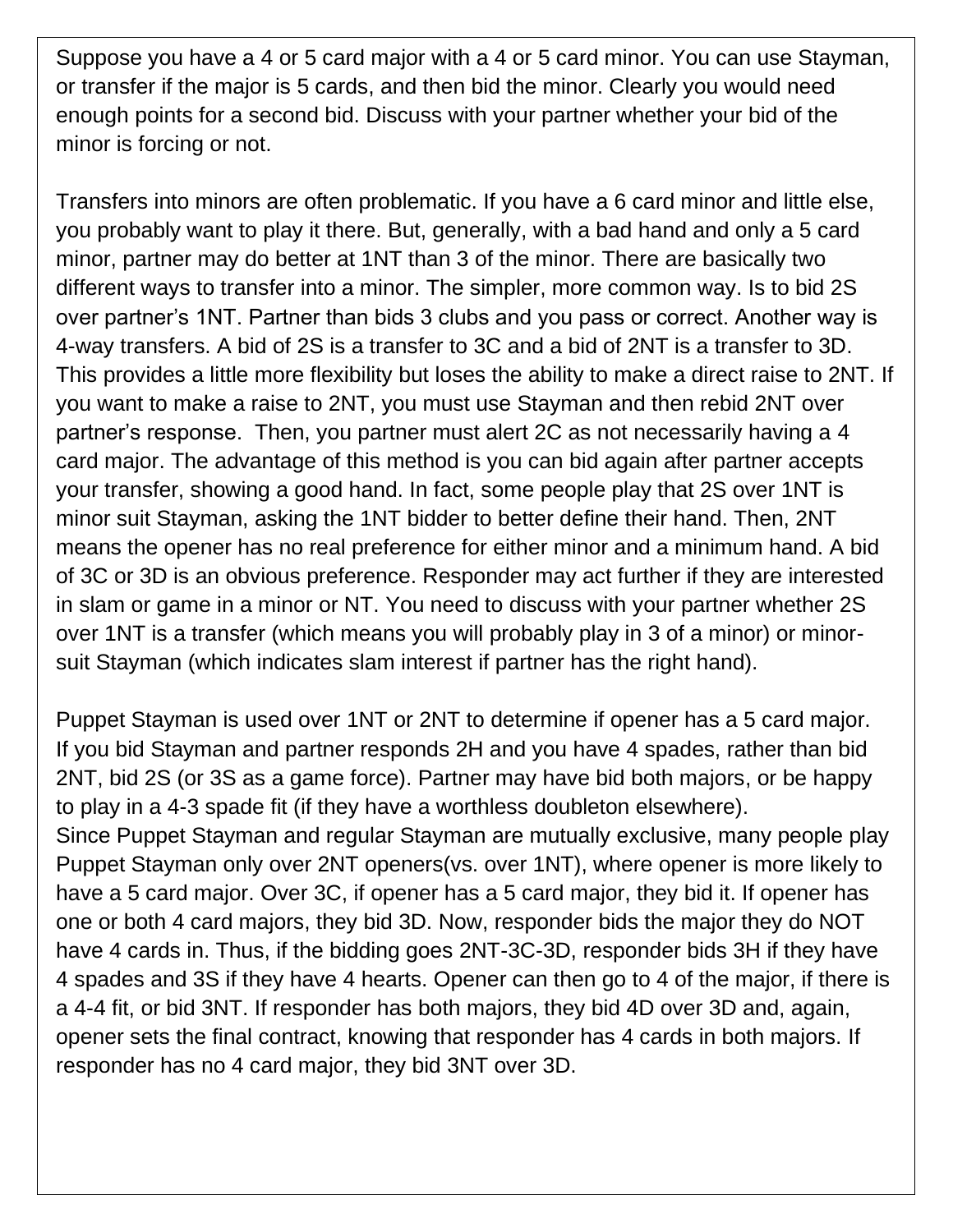Transfer escapes over doubles of 1NT is a 4 suit escape method when the opponents double partner's 1NT opener. A redouble is a transfer to clubs, while 2C transfer to 2D, 2D transfers to 2H, and 2H transfers to 2S. If responder redoubles and then bids 2D over partner's forced 2C, he is asking the 1NT opener to bid his better major.

Over interference, people play many different systems. If the overcall is natural, usually a double is for penalties and any suit bid is natural. Otherwise, if the opponent bids 2C, then  $2D =$  Stayman. Some play that a double of  $2C =$  Stayman and  $2D$  and  $2H =$ transfers to the next higher suit. Make sure you discuss this with your partner so you are on the same wavelength. Over 2C, the bid of a suit is generally assumed to be natural if you are not playing transfers.

What about when the overcall is other than 2C. Again, there is a variety. When the overcall shows a two-suited hand (such as 2H = hearts and a minor, 2S = spades and a minor, or 2H= hearts and spades), a double is generally for penalties in the suit bid. The 1NT opener then assesses their hand to see whether they have a double if the opponents run to the other suit. However, if the overcall is 2D, indicating hearts and spades, generally a double indicates diamonds.

## **MORE JAY IN WISE-GUY MODE**

Relative asking Jay the CPA to prepare their tax return for free: "Are you competent to do it?"

Jay: "Why don't you hire somebody else?"

Smarmy car salesperson: "How much do you want to pay for this car?"

Jay: "One dollar."

Smarmy car salesperson: "Seriously, how much do you really want to pay for this car?" Jay: "I really want to pay one dollar."

Smarmy car salesperson finally seeing the light: "How much are you willing to pay for this car?"

Jay: "I'll have to think about that."

Doctor to Jay after minor surgery: "I'll write you a prescription for Oxycodone for pain." Jay: "I don't have any pain – if I do, I'll take a Tylenol."

Doctor: "I'll give it to you just in case."

Jay: "The only reason I would fill the prescription is so I can sell the pills on the street corner."

Doctor: "I'll take 40%."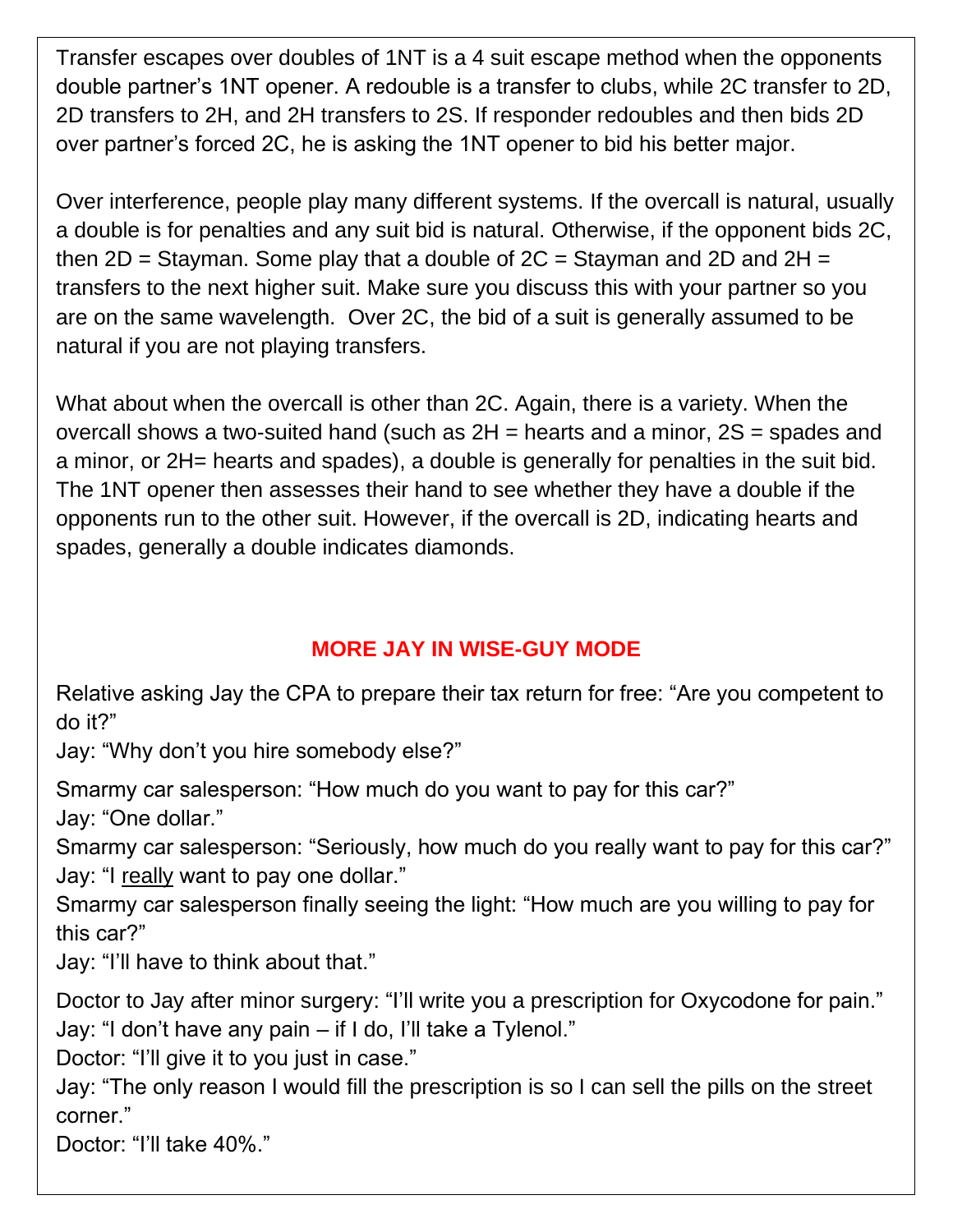## **SUPPORT DOUBLES**

Support doubles enable opener to tell responder whether they have 3 or 4 card support to responder's major. Suppose opener bids 1 of a minor and responder bids one of a major, and then an opponent bids an intervening suit – for example: 1C (opener) -P (opponent) -1H (responder) -1S or 2D (opponent). A direct raise to 2H by opener indicates 4 card heart support and a double by opener indicates 3 card heart support. If the bidding goes: 1C-1H (by opponent)-1S (by responder)-2H by opponent, a double of two hearts shows 3 card support whereas a bid of two spades shows 4 card support. It's as simple as that.

Support doubles do not indicate opener's overall strength, but, at least, responder knows whether opener has 3 or 4 card support. If the bidding goes 1C-P-1H-double, then redouble would be a the equivalent of a support double, showing 3 card support. Likewise, a support double applies when the overcaller bids 1NT – for example, 1D (opener) –P (opponent) -1S (responder) -1NT (opponent). Some people prefer to play a double in this situation as penalty, but most play it as a support double. Discuss that with your partner.

Support doubles do not apply when the overcaller raises the level above 2 of the responder's suit. Thus, after 1C (opener) –P (opponent) -1S (responder) -3D (opponent) , a double would not be a support double. You need to discuss with your partner whether it is penalty or negative. Most would play penalty.

What you lose when playing support doubles is the ability for opener to make a negative or penalty double after the overcall.

## **THE OLD SWITCHEROO**

Stan is applying for a job with a high paying electrician known to hire people who can think outside of the box. He tells Stan that if he can solve a particular problem, he will get the job. The boss puts Stan outside the door to a room from which light cannot escape. Inside the room is a lamp. On the wall next to Stan are four switches, one of which works the lamp, the other three do nothing. Stan needs to figure out which switch works the lamp, but the boss has taken away all of his tools. He has told Stan that he may flip the switches to his heart's content, but he can only open the door to examine the lamp once. What should Stan do with the switches to ensure he gets the job? (ANSWER BELOW)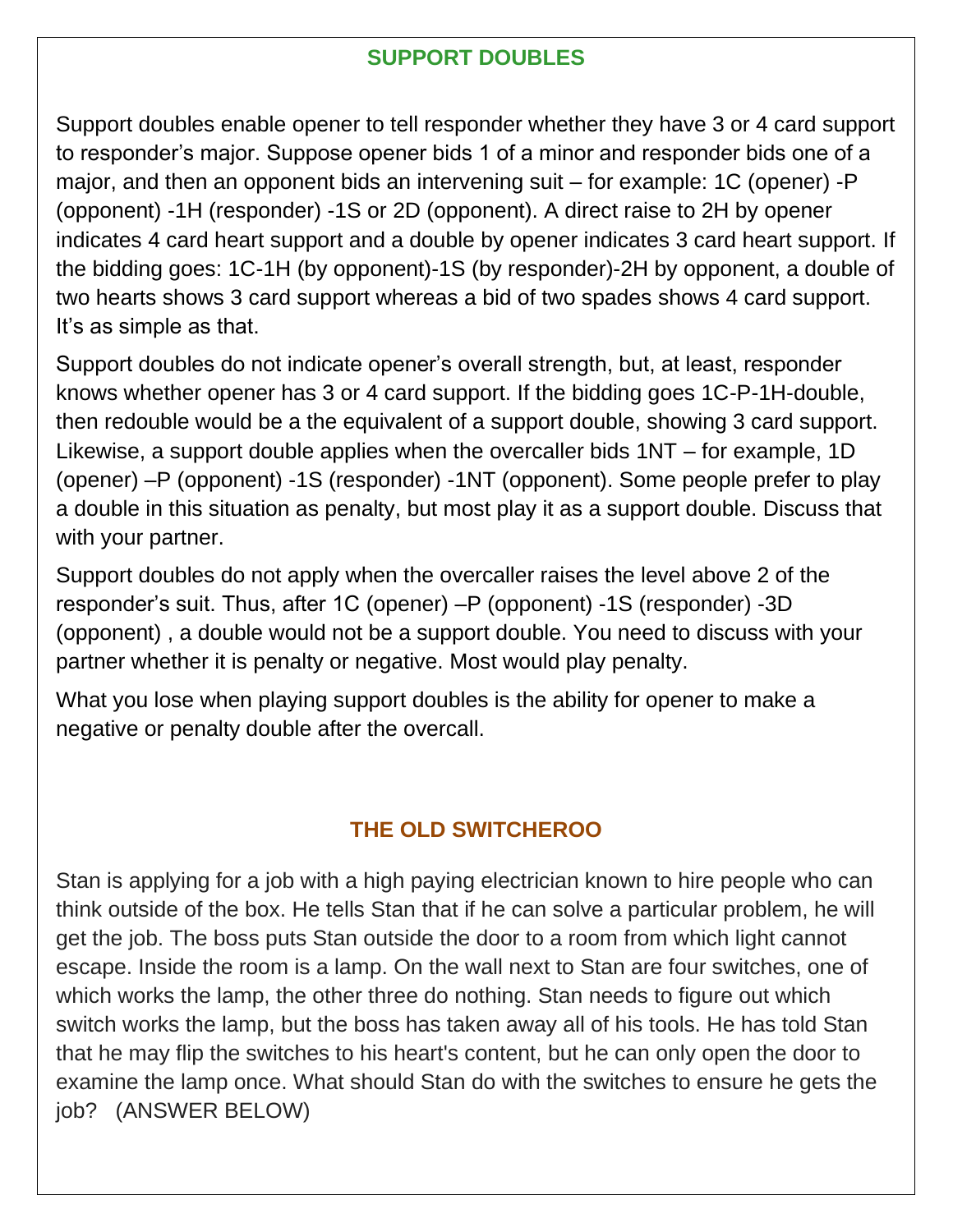#### **THE WIT AND WISDOM OF WINSTON CHURCHILL**

#### (thanks to Selwyn Skinner with a few additions of my own)

Diplomacy is the art of telling people to go to hell in such a way they ask for directions.

You will never reach your destination if you stop and throw stones at every dog that barks.

Fear is a reaction. Courage is a decision

A nation that forgets its past has no future.

If you're not a liberal at twenty you have no heart. If you're not a conservative at forty, you have no brain.

Success consists of going from failure to failure without loss of enthusiasm.

A good speech should be like a woman's skirt: long enough to cover the subject but short enough to create interest.

A pessimist sees the difficulty in every opportunity; an optimist sees the opportunity in every difficulty.

One man with conviction will overwhelm a hundred who have only opinions.

However beautiful the strategy, you occasionally must look at the results.

Life can either be accepted or changed. If it not accepted, it must be changed. If it cannot be changed, it must be accepted.

We contend that a nation to try to tax itself into prosperity is like a man standing in a bucket and trying to life himself up by the handle.

I'd rather argue against a hundred idiots than have one agree with me.

In the course of my life, I have often had to eat my words, and I must confess that I have always found them a wholesome diet.

Life is fraught with opportunities to keep your mouth shut.

This is not the end. It is not even the beginning of the end. But it is, perhaps, the end of the beginning.

There are a terrible lot of lies going about the world, and the worst of it is that half of them are true.

On the RAF during WWII: Never have so many owed so much to so few.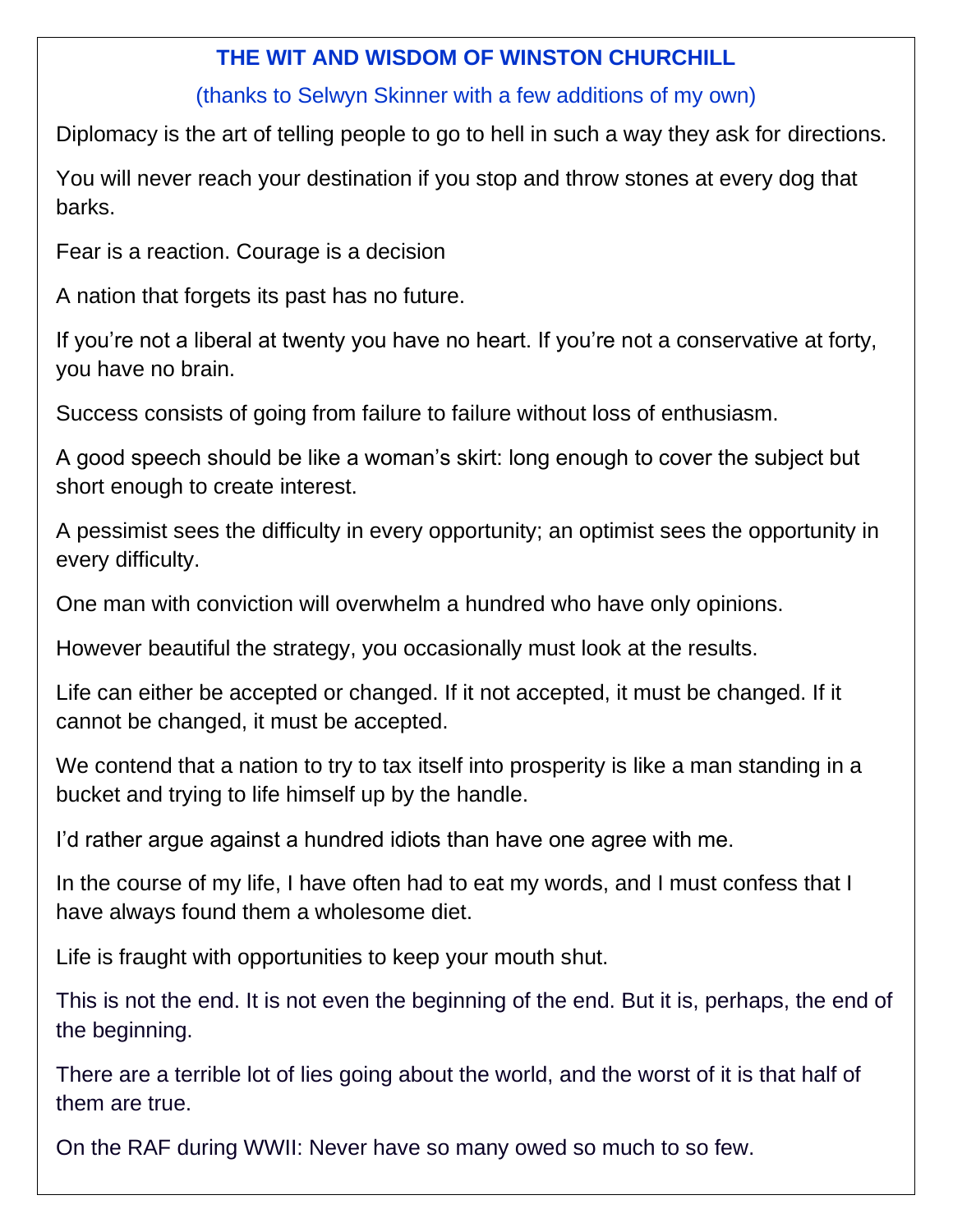Churchill was highly critical of Clement Atlee who was a quiet unassuming but highly competent man. He indicated Atlee "*looked at life from the wrong end of a drain pipe*." He noted that he was "*a sheep in sheep's clothing*" and perhaps more mordantly, *A modest man, who has much to be modest about.*

*At the depths of that dusty soul there is nothing but abject surrender.*

*An appeaser is one who feeds a crocodile, hoping it will eat him last.*

*An empty taxi arrived at 10 Downing Street, and when the door was opened, Atlee got out*.

I have nothing to offer but blood, toil, tears and sweat.

If Hitler invaded hell, I would make at least a favorable reference to the devil in the House of Commons

Even though large tracts of Europe and many old and famous States have fallen or may fall into the grip of the Gestapo and all the odious apparatus of Nazi rule, we shall not flag or fail. We shall go on to the end, we shall fight in France, we shall fight on the seas and oceans, we shall fight with growing confidence and growing strength in the air, we shall defend our Island, whatever the cost may be, we shall fight on the beaches, we shall fight on the landing grounds, we shall fight in the fields and in the streets, we shall fight in the hills; we shall never surrender.

Churchill's comment in the 1920's regarding Russia, "*A riddle wrapped in a mystery inside an enigma"*

An all-time favorite:

Bessie Braddock to Churchill: "Winston, you are drunk!"

Churchill: "Bessie, you are ugly, and tomorrow morning I shall be sober."

After someone chastised him for ending a sentence with a preposition, he replied: "That is a criticism up with which I will not put."

Churchill had an ongoing battle of wits with Lady Astor:

Lady Astor: "Mr. Prime Minister, if you were my husband, I would poison your tea." Churchill: "Madam, if you were my wife, I would drink it."

## **LADY ASTOR WAS NO SLOUCH HERSELF**

I married beneath me. All women do.

I refuse to admit that I am more than fifty-two, even if that does make my sons illegitimate.

In passing, also, I would like to say that the first time Adam had a chance he laid the blame on a woman.